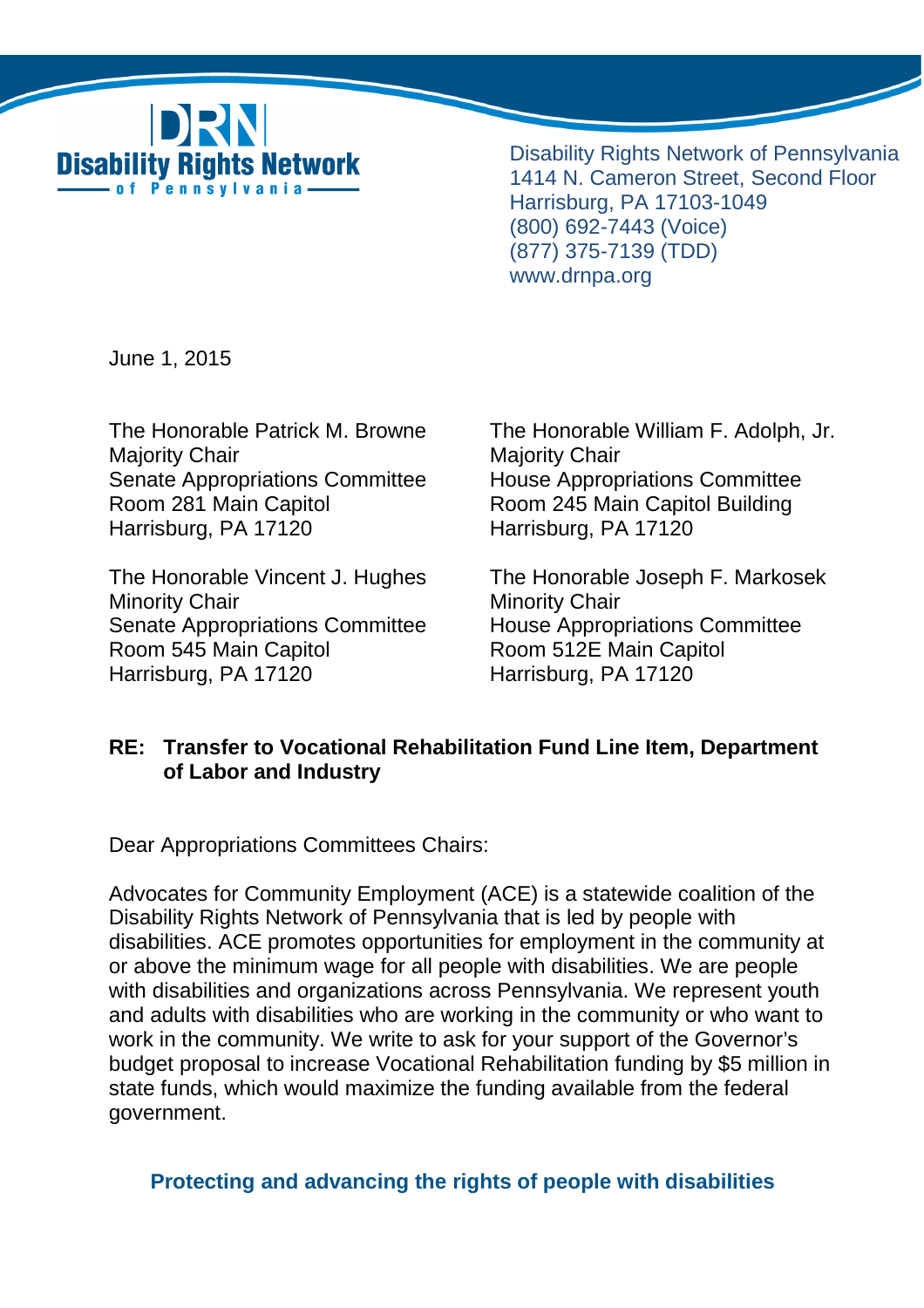Letter to Appropriations Committees Chairs RE: Transfer to Vocational Rehabilitation Fund Line Item June 1, 2015 Page 2 of 5

Vocational Rehabilitation helps people with disabilities to identify and achieve meaningful careers. Office of Vocational Rehabilitation (OVR) services are individualized to help people with disabilities to prepare for, start, or maintain employment. Vocational Rehabilitation includes assessments, supported employment, assistive technology for work, job coaching, technical assistance for employers, and other crucial services. Supported employment and customized employment services through OVR help people with the most significant disabilities to be competitively employed.

In fiscal year 2014, OVR served over 71,000 people with disabilities. This includes an investment of about \$6,200 a person to help over 8,200 people with disabilities to get jobs in the community at or above the minimum wage. Vocational Rehabilitation leads to more independence for people with disabilities and new income tax revenue for Pennsylvania.

The Governor has proposed an additional \$5 million in state funds for the Transfer to Vocational Rehabilitation Fund line item. State Vocational Rehabilitation funds receive a high match from the federal government. The additional \$5 million in state funds would enable Pennsylvania to draw down about \$18 million more in federal funding. This would maximize the federal Vocational Rehabilitation funding available to Pennsylvania.

OVR cannot serve all who seek its services. Maximizing our Vocational Rehabilitation funding would enable OVR to serve more people. Many more people with disabilities want to work in the community and earn a living wage. Many more people need services to maintain their employment. All need Vocational Rehabilitation services.

There are many success stories in Pennsylvania due to Vocational Rehabilitation, many in your own districts. Maximizing funding will lead to more success stories. Please ensure that Pennsylvania enacts a final budget for 2015-2016 that includes the additional \$5 million in state funds for the Transfer to Vocational Rehabilitation Fund line item.

Thank you for your support. If you need more information, please contact Chava Kintisch, Esquire, Director of Civic and Government Affairs, Disability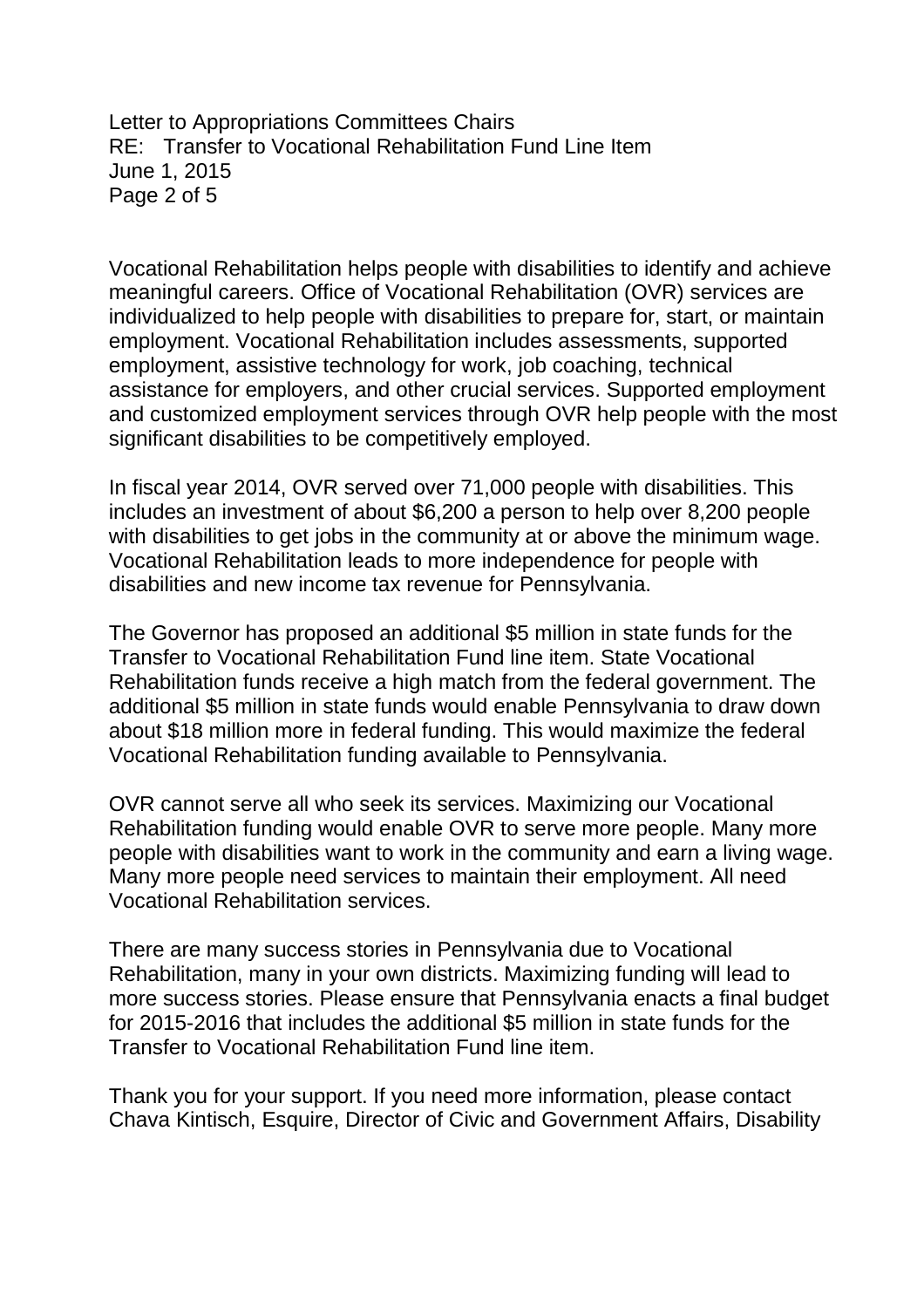Letter to Appropriations Committees Chairs RE: Transfer to Vocational Rehabilitation Fund Line Item June 1, 2015 Page 3 of 5

Rights Network of Pennsylvania, at ckintisch@drnpa.org or 215-238-8070, extension 210.

Sincerely,

lei Jude Kudouic

Peri Jude Radecic, Chief Executive Officer Jean Searle, Policy Advocate and Self Advocate **Disability Rights Network of Pennsylvania** 

**Ronald L. Delvisco**  Leola, PA

**Janet D. Fiore**  Philadelphia, PA

**Wilma Mack**  Philadelphia, PA

**Matt Stinner** 

Hershey, PA

# **Tanya Teglo**

Edinboro, PA

Josie Badger, Campaign Manager **# I Want to Work** 

Barbara A. Dively, Executive Director **Acquired Brain Injury Network of Pennsylvania** 

**ADAPT Pennsylvania**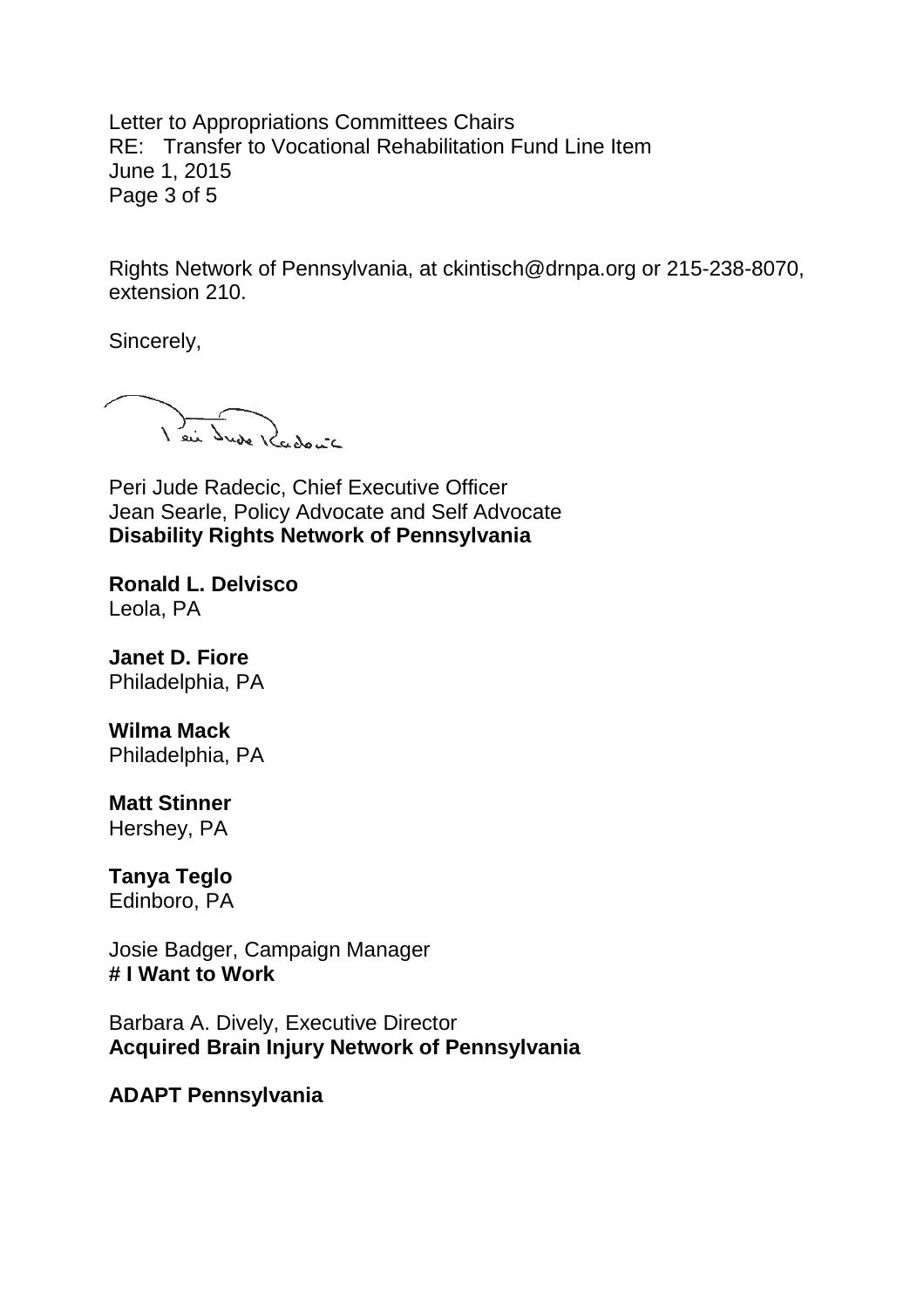Letter to Appropriations Committees Chairs RE: Transfer to Vocational Rehabilitation Fund Line Item June 1, 2015 Page 4 of 5

## **Disabled in Action of Pennsylvania**

Celia S. Feinstein and Amy S. Goldman, Co-Executive Directors **Institute on Disabilities, Temple University** 

Amy C. Beck, Executive Director **Lehigh Valley Center For Independent Living (LVCIL)**

Thomas H. Earle, Chief Executive Officer **Liberty Resources, Inc. Center for Independent Living** 

Hope Weichman, Acting Executive Director **Life and Independence for Today Center for Independent Living**

Sue Walther, Executive Director **Mental Health Association in Pennsylvania** 

### **Mental Health Association of Southeastern Pennsylvania**

Christine Michaels, Executive Director **NAMI Southwestern Pennsylvania** 

### **National Multiple Sclerosis Society – Pennsylvania Chapters**

Julia Barol, President **PA APSE (Association of People Supporting EmploymentFirst)** 

John Horst, Executive Director **PA Council of the Blind** 

Lynn Keltz, Executive Director **PA Mental Health Consumers' Association** 

Matthew Seeley, Esquire, Executive Director **Pennsylvania Statewide Independent Living Council**